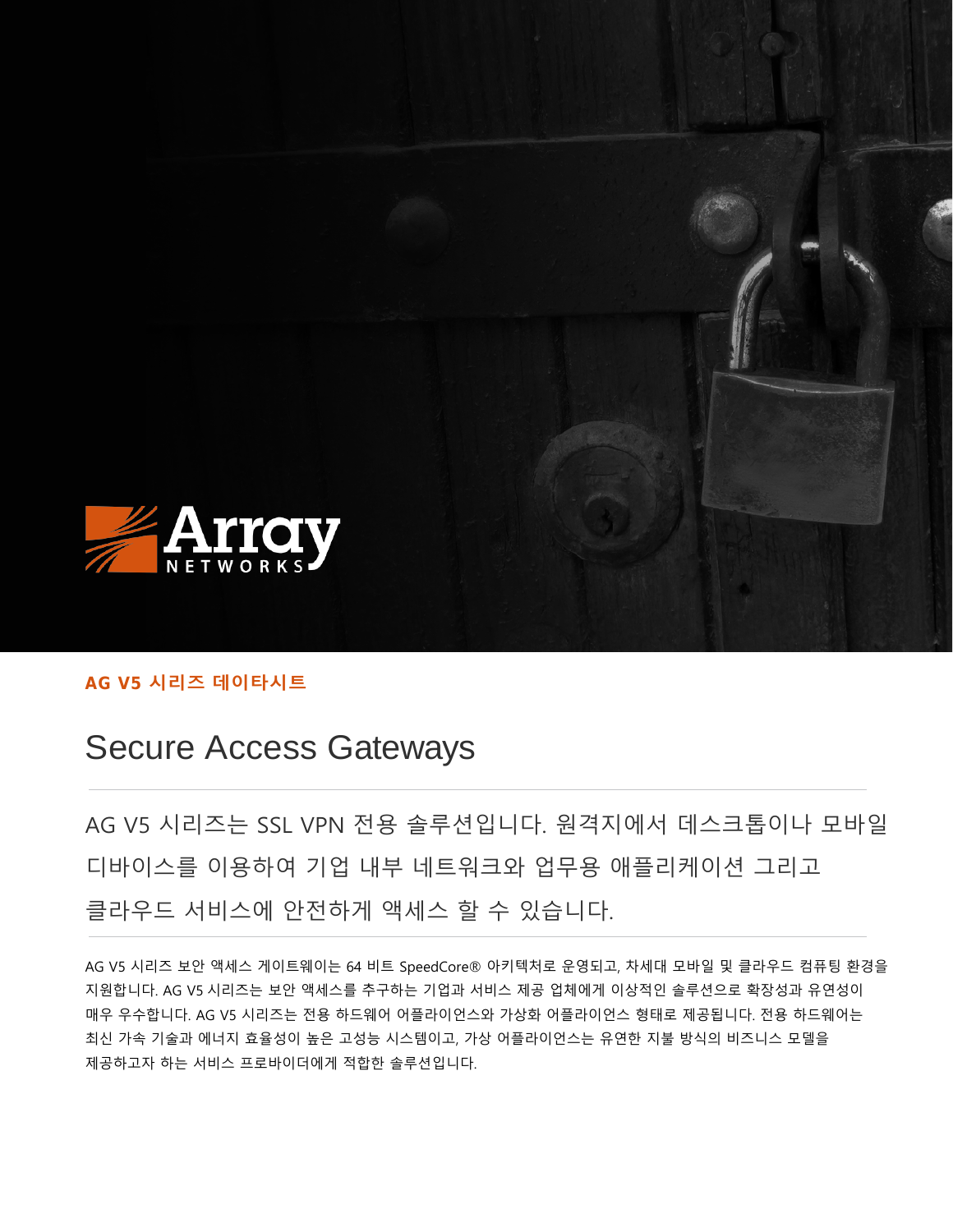

# AG V5 시리즈 특장점



- 브라우저 기반의 안전한 원격 액세스 환경 : 직원, 파트너, 고객, 계약자 및 게스트의 생산성 향상
- 원격 데스크톱 환경 : 언제 어디에서나 사무실에 있는 자신의 PC 또는 가상 데스크톱에 안전하고 간편하게 액세스 가능
- 안전한 모바일 디바이스 접속 : 개인 소유의 모바일 디바이스(BYOD)나 회사에서 지급한 통제 가능한 모바일 디바이스(Managed Device)을 이용한 보안 접속
- 고성능 전용 어플라이언스 : 7Gbps Throughput, 동시 사용자 수 130,000 명, 최대 등록 사용자 50 만명
- AVX 가상화 어플라이언스 : 멀티테넌트를 지원하는 가상화 전용 플랫폼 AVX 를 이용하면 동시 접속 10,000 명, 3,200Mbps Throughput 지원
- 범용 서버기반의 가상화 어플라이언스 : 300~10,000 동시 사용자 지원, 100~ 500 Mbps Throughput
- 가상 포털 : 최대 256 개의 HTML5 포털, 커스터마이징이 가능한 포털
- SSL 암호화 : 전송되는 모든 데이터의 SSL 암호화 처리
- 다양한 액세스 방법 : Web, Layer-3, Thin client, HTML5, Client-Server 방식 지원
- 다양한 인증 방식 : OAuth, SAML, AAA, one-time password, multi-factor authentication
- 타시스템 인증 서버 역할 : 네트워크 및 보안 장비를 위한 SAML IdP 역할
- 엔드포인트 보안 : device 인증, host-checking, cache cleaning, adaptive policies
- 사용자 별 액세스 정책 : 사용자 액세스 정책에 따라 URLs, files, networks 및 applications 에 대한 액세스 제어
- 다양한 OS 및 브라우저 지원
- 비상시 임시 라이선스정책 제공 : 재난시와 같이 일정기간 동안 사용이 가능한 ABC(Array Business Continuity) 라이선스 정책
- 고 가용성 보장 구조: N+1 clustering, 전원 이중화
- 폼 팩터 크기 : 1RU, 2RU
- 편리한 관리 도구 : 친숙한 CLI, 직관적인 WebUI 및 중앙 집중 관리 도구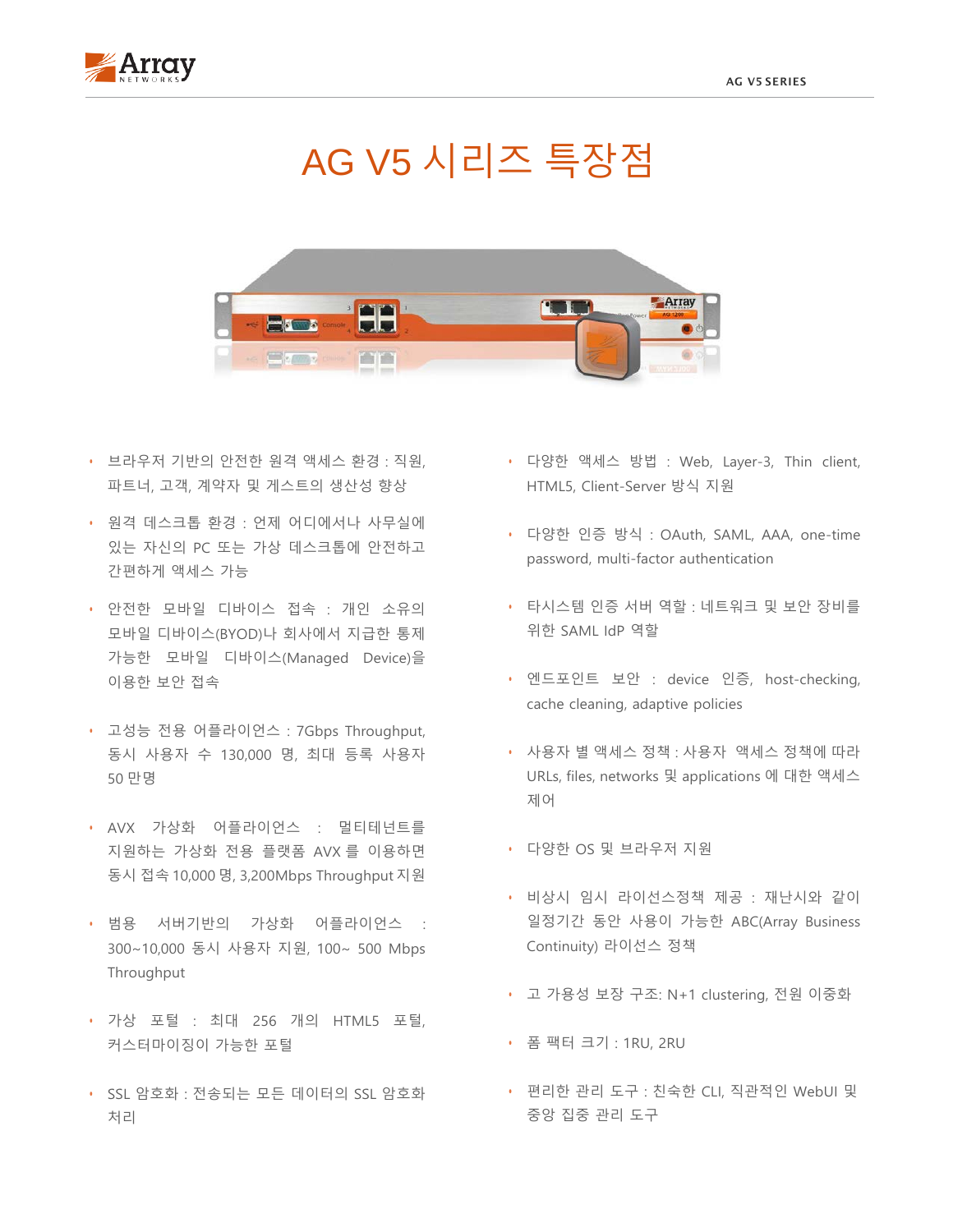

## 제품 규격

#### • **STANDARD** O **OPTIONAL**

|                                      | <b>AccessDirect</b><br><b>SSL VPN Remote Access</b> | <b>DesktopDirect</b><br><b>Remote Desktop Access</b> |
|--------------------------------------|-----------------------------------------------------|------------------------------------------------------|
| 2048/4096-bit SSL Encryption         | $\bullet$                                           |                                                      |
| Layer-3 VPN Client                   | $\bullet$                                           |                                                      |
| Web Applications                     | $\bullet$                                           |                                                      |
| HTML5                                | $\bullet$                                           |                                                      |
| Host Checking & Cache Cleaning       | ٥                                                   |                                                      |
| SAML Single Sign-On (SSO)            | $\bullet$                                           |                                                      |
| Client, App & Device Security        | $\bullet$                                           |                                                      |
| Secure Browser                       |                                                     |                                                      |
| Site2Site SSL VPN Tunneling          | $\bullet$                                           |                                                      |
| <b>Array Registration Technology</b> |                                                     | $\bullet$                                            |
| Wake-on-LAN                          |                                                     |                                                      |
| Clustering                           | ٠                                                   | ٠                                                    |
| WebUI                                | $\bullet$                                           | $\bullet$                                            |
| Virtual Portals*                     | 5 included                                          | 5 included                                           |
| <b>Additional Virtual Portals</b>    | $\mathbf O$                                         | $\mathbf{O}$                                         |
| <b>Array Business Continuity</b>     | $\mathbf{O}$                                        | $\mathbf O$                                          |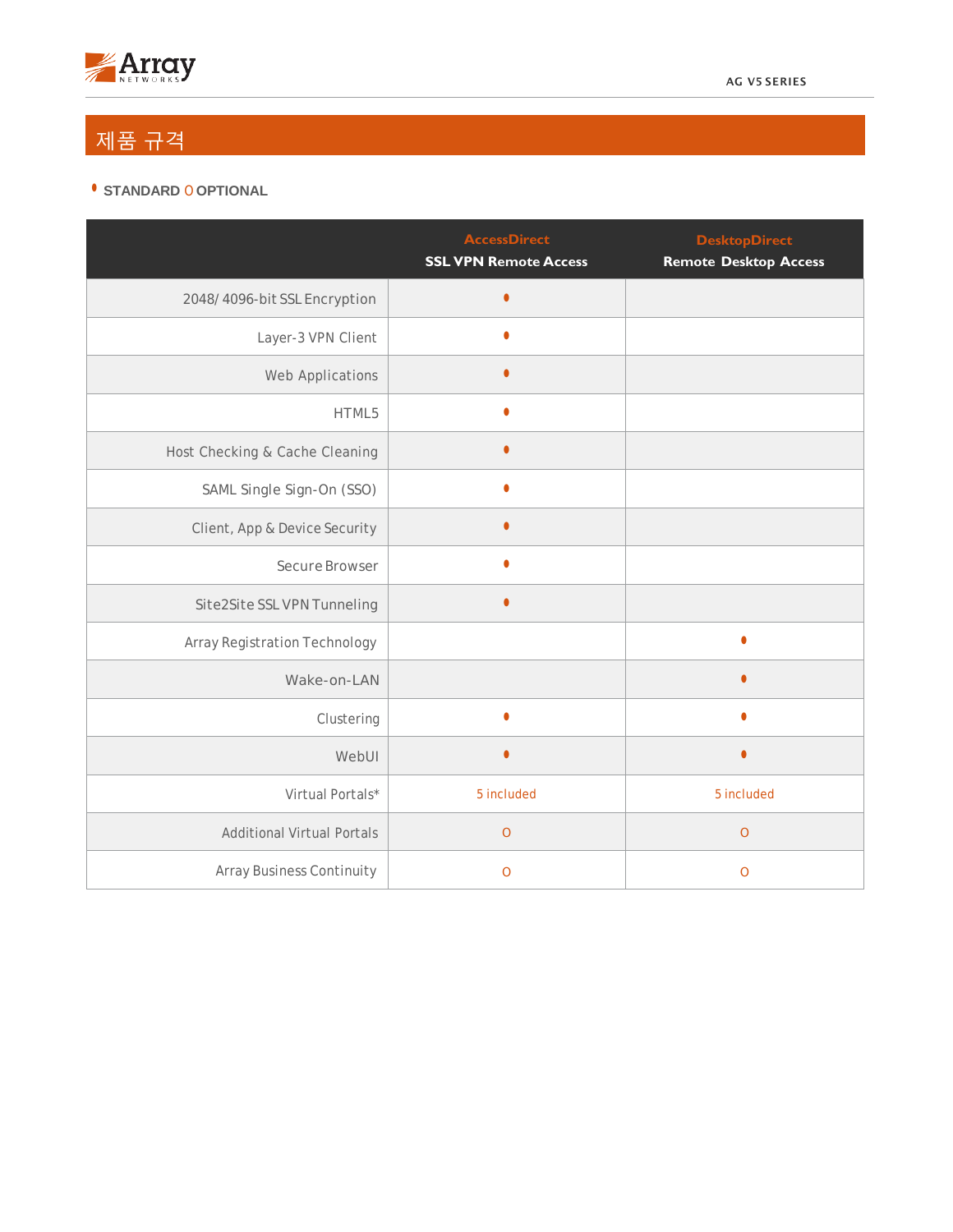

#### AG V5 SERIES

|                                  | AG1000 V5                                                                                                           | AG11000 V5                                                         | AG1200 V5      | AG1500 V5    | AG<br>1500FIPS | AG1600 V5      |  |  |
|----------------------------------|---------------------------------------------------------------------------------------------------------------------|--------------------------------------------------------------------|----------------|--------------|----------------|----------------|--|--|
| <b>Max. Concurrent Users</b>     | 1,000                                                                                                               | 6,000                                                              | 25,000         | 72,000       | 70,000         | 130,000        |  |  |
| <b>Max. Virtual Portals</b>      | 10                                                                                                                  | 50                                                                 |                |              | 256            |                |  |  |
| <b>SSL Throughput</b>            | 2.6Gbps                                                                                                             | 2.6Gbps                                                            | 2.6Gbps        | 6.2Gbps      | 1.5Gbps        | 7.2Gbps        |  |  |
| 2048-bit SSL Processing          | Yes                                                                                                                 |                                                                    |                |              |                |                |  |  |
| Compression                      | Yes                                                                                                                 |                                                                    |                |              |                |                |  |  |
| <b>Interfaces</b>                |                                                                                                                     |                                                                    |                |              |                |                |  |  |
| IGigE Copper                     | 4                                                                                                                   | 4                                                                  | $\overline{4}$ | 4            | 4              | $\overline{4}$ |  |  |
| <b>IGigE Fiber</b>               | $\overline{O}$                                                                                                      | O                                                                  | O              |              |                |                |  |  |
| <b>IOGigE Fiber</b>              |                                                                                                                     |                                                                    |                | $\mathsf{O}$ | O              | $\mathbf{O}$   |  |  |
| <b>Clustering</b>                | Active/Active<br>Active/Standby                                                                                     |                                                                    |                |              |                |                |  |  |
| <b>Form Factor</b>               | 1U                                                                                                                  |                                                                    |                | 2U           |                |                |  |  |
| <b>Typical Power Consumption</b> |                                                                                                                     | Single Power 134W, Dual Power 153W                                 |                | 153W         | 166.6W         | 153W           |  |  |
| <b>Input Voltage</b>             | AG1000 V5, AG1100 V5,<br>AG1200 V5                                                                                  | Single Power: 100-240VAC, 8-4A, 50-60Hz                            |                |              |                |                |  |  |
|                                  | AG1100 V5, AG1200 V5,<br>Dual Power: 100-240VAC, 8-4A, 50-60Hz, Auto-Ranging, Hot Swappable<br>AG1500 V5, AG1600 V5 |                                                                    |                |              |                |                |  |  |
|                                  | <b>AG1500 FIPS</b>                                                                                                  | Dual Power: 100-240VAC, 8-4A, 50-60Hz, Auto-Ranging, Hot Swappable |                |              |                |                |  |  |
| <b>Dimensions</b>                | AG1000 V5, AG1100 V5,<br>AG1200 V5                                                                                  | Single Power: 17" W x 15" D x 1.75" H                              |                |              |                |                |  |  |
|                                  | AG1100 V5, AG1200 V5,                                                                                               | Dual Power: 17" W x 19.875" D x 1.75H                              |                |              |                |                |  |  |
|                                  | AG1500 V5, AG1600 V5                                                                                                | Dual Power: 17" W x 21.5" D x 3.5" H                               |                |              |                |                |  |  |
| Weight                           | AG1000 V5, AG1100 V5,<br>AG1200 V5                                                                                  | Single Power: 13.6lbs                                              |                |              |                |                |  |  |
|                                  | AG1100 V5, AG1200 V5,                                                                                               | Dual Power: 17.2lbs                                                |                |              |                |                |  |  |
|                                  | AG1500 V5, AG1600 V5                                                                                                | Dual Power: 28lbs                                                  |                |              |                |                |  |  |
| Environmental                    | Operating Temperature: 0° to 45°C, Humidity: 0% to 90%, Non-condensing                                              |                                                                    |                |              |                |                |  |  |
| <b>Regulatory Compliance</b>     | ICES-003, EN 55024, CISPR 22, AS/NZS 3548, FCC, 47FR part 15 Class A, VCCI-A.<br>AG1500FIPS only: FIPS140-2 Level 2 |                                                                    |                |              |                |                |  |  |
| <b>Safety</b>                    | CSA, C/US, CE, IEC 60950-1, UL/CSA 60950-1, EN 60950-1                                                              |                                                                    |                |              |                |                |  |  |
| Support                          | Gold, Silver and Bronze Level Support Plans                                                                         |                                                                    |                |              |                |                |  |  |
| Warranty                         | 1 Year Hardware, 90 Days Software                                                                                   |                                                                    |                |              |                |                |  |  |

|                                                                                                                          | Supported Hypervisors    | Virtual Machine Requirements |
|--------------------------------------------------------------------------------------------------------------------------|--------------------------|------------------------------|
|                                                                                                                          | VMware ESXi 4.1 or Later | Requires minimum:            |
| XenServer 5.6 or Later<br>Open Xen 4.0 or Later<br>vxAG V5<br>KVM 1.1.1-1.8.1 or later<br>Array AVX Series 2.1 and later |                          | 2 vCPUs                      |
|                                                                                                                          |                          | 4GB RAM                      |
|                                                                                                                          |                          | 40GB Disk                    |
|                                                                                                                          |                          | 4 Virtual Network Adapters   |